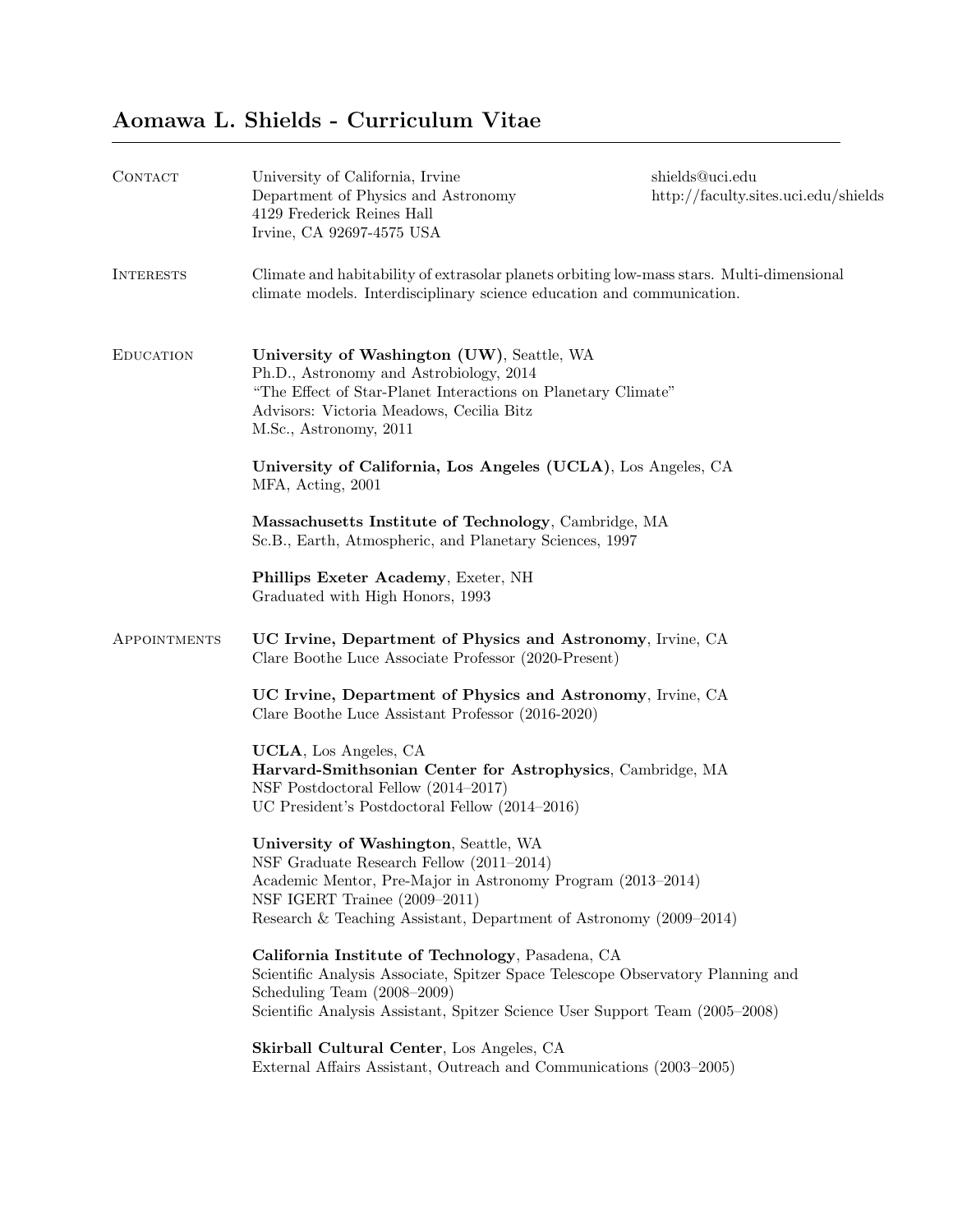| APPOINTMENTS<br>(CONT'D)                                        | Griffith Observatory, Los Angeles, CA<br>Museum Guide $(2001-2003)$                                                                                                                                                                                                                                                                                                                                                                                                                                                                                                                                                                                                                                                                                                                                                                                                                                                                                                                                                                                                                                                                                                                                                                                                                                                               |
|-----------------------------------------------------------------|-----------------------------------------------------------------------------------------------------------------------------------------------------------------------------------------------------------------------------------------------------------------------------------------------------------------------------------------------------------------------------------------------------------------------------------------------------------------------------------------------------------------------------------------------------------------------------------------------------------------------------------------------------------------------------------------------------------------------------------------------------------------------------------------------------------------------------------------------------------------------------------------------------------------------------------------------------------------------------------------------------------------------------------------------------------------------------------------------------------------------------------------------------------------------------------------------------------------------------------------------------------------------------------------------------------------------------------|
|                                                                 | University of Wisconsin, Madison, Madison, WI<br>Research Assistant (1997–1998)                                                                                                                                                                                                                                                                                                                                                                                                                                                                                                                                                                                                                                                                                                                                                                                                                                                                                                                                                                                                                                                                                                                                                                                                                                                   |
|                                                                 | Arecibo Observatory, Arecibo, Puerto Rico<br>Summer Research Assistant (1996)                                                                                                                                                                                                                                                                                                                                                                                                                                                                                                                                                                                                                                                                                                                                                                                                                                                                                                                                                                                                                                                                                                                                                                                                                                                     |
|                                                                 | Lowell Observatory, Flagstaff, AZ<br>Research Assistant (1994–1996)                                                                                                                                                                                                                                                                                                                                                                                                                                                                                                                                                                                                                                                                                                                                                                                                                                                                                                                                                                                                                                                                                                                                                                                                                                                               |
|                                                                 | MIT Center for Space Research (now Kavli Institute), Cambridge, MA<br>Research Assistant (1994–1995)                                                                                                                                                                                                                                                                                                                                                                                                                                                                                                                                                                                                                                                                                                                                                                                                                                                                                                                                                                                                                                                                                                                                                                                                                              |
|                                                                 | Jet Propulsion Laboratory, Pasadena, CA<br>Summer Research Assistant (1994)                                                                                                                                                                                                                                                                                                                                                                                                                                                                                                                                                                                                                                                                                                                                                                                                                                                                                                                                                                                                                                                                                                                                                                                                                                                       |
| <b>FUNDING</b>                                                  | NSF CAREER award, \$687,418, PI Shields, 2018-2023<br>NASA Habitable Worlds program grant, \$145,450, PI Shields, 2017-2020<br>Clare Boothe Luce Endowed Professorship, \$250,000, 2016-2021<br>Over \$420k in competitive fellowships from NSF, NASA,<br>and the University of California, among others.<br>2.5 million CPU hours of computing time from the National<br>Center for Atmospheric Research (NCAR).                                                                                                                                                                                                                                                                                                                                                                                                                                                                                                                                                                                                                                                                                                                                                                                                                                                                                                                 |
| <b>SELECTED</b><br>FELLOWSHIPS,<br>AWARDS, AND<br><b>HONORS</b> | Kibbe Science Endowed Lectureship, February 2022<br>Kavli Institute for Theoretical Physics Invited Key Participant<br>"Better Stars, Better Planets: Exploiting the Stellar-Exoplanetary Synergy", 2019<br>NSF CAREER Award (2018-2023)<br>NASA Habitable Worlds Program Grant (2017-2020)<br>Clare Boothe Luce Professorship (2016-Present)<br>The Origins Project Postdoctoral Award Lectureship (2016)<br>Kavli Fellow (2015)<br>TED Fellow $(2015)$<br>Rodger Doxsey Travel Prize, American Astronomical Society 225th Meeting (2015)<br>NSF Astronomy and Astrophysics Postdoctoral Fellowship (2014-2017)<br>UC President's Postdoctoral Program Fellowship (2014-2016)<br>First Place, Astrobiology Science Conference Student Poster Competition (2012)<br>"Audience Choice", US FameLab Astrobiology communication competition (2012)<br>NSF Graduate Research Fellowship (2011-2014)<br>Member, Minorities Striving and Pursuing Higher Degrees of Success in Earth System<br>Science Professional Development Program (MS PHD'S PDP) (2011-2013)<br>NASA Group Achievement Award, Spitzer Science Operations Planning Team (2010)<br>NSF Integrative Graduate Education and Research Traineeship (2009-2011)<br>NASA Public Service Group Achievement Award, Spitzer Observatory Planning/Scheduling<br>Team $(2009)$ |
| <b>REFEREED</b><br><b>PUBLICATIONS</b>                          | 16. Rushby, A., Shields, A. L., Wolf, E. T., Lague, M., Burgasser, A. (2020) The<br>Effect of Land Albedo on the Climate of Land-dominated Planets in the TRAPPIST-1<br><i>System, ApJ, 904, 124.</i><br>https://doi.org/10.3847/1538-4357/abbe04                                                                                                                                                                                                                                                                                                                                                                                                                                                                                                                                                                                                                                                                                                                                                                                                                                                                                                                                                                                                                                                                                 |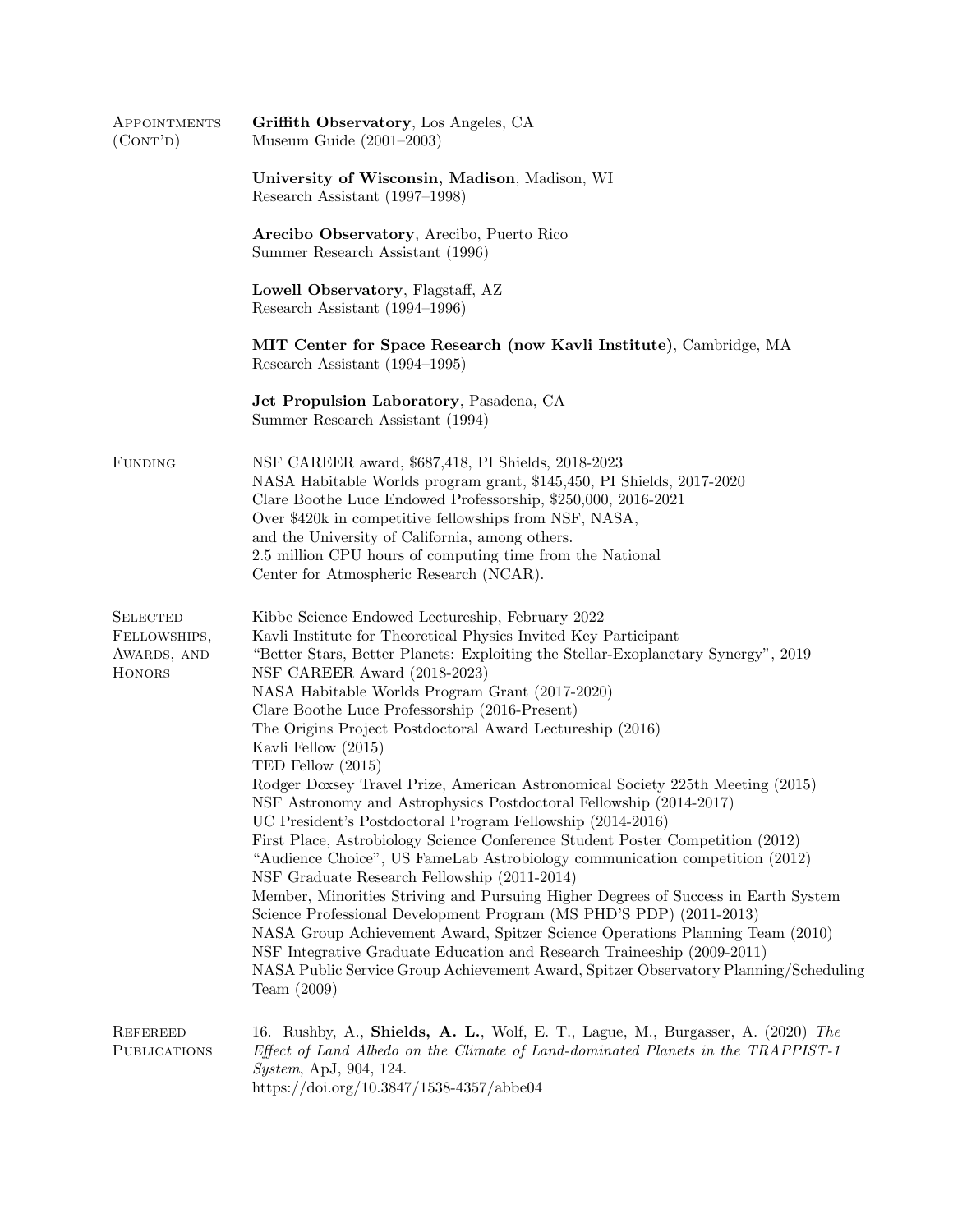REFEREED 15. Palubski, I., Shields, A. L., and Deitrick, R. (2020) Habitability and Water Loss **PUBLICATIONS**  $(CONT'D)$ Limits on Eccentric Planets Orbiting Main-sequence Stars, ApJ, 890, 30. https://doi.org/10.3847/1538-4357/ab66b2

> 14. Rushby, A., Shields, A. L., and Joshi, M. (2019) The Effect of Land Fraction and Host Star Spectral Energy Distribution on the Planetary Albedo of Terrestrial Worlds, ApJ, 887, 29. https://doi.org/10.3847/1538-4357/ab4da6

> 13. Shields, A. L., Bitz, C.M., and Palubski, I. (2019) Energy Budgets for Terrestrial Extrasolar Planets, ApJL, 884, 2. https://doi.org/10.3847/2041-8213/ab44ce

> 12. Shields, A. L., Carns, R.C. (2018) Hydrohalite Salt-albedo Feedback Could Cool M-dwarf Planets, ApJ, 867, 1. https://doi.org/10.3847/1538-4357/aadcaa

> 11. Wolf, E.T., Shields, A. L., Kopparapu, R. K., Haqq-Misra, J., Toon, O. B.(2017) Constraints on Climate and Habitability for Earth-like Exoplanets Determined from a General Circulation Model, Astrophysical Journal, 837, 2. https://doi.org/10.3847/1538-4357/aa5ffc

> 10. Shields, A. L., Barnes, R., Agol, E., Charnay, B., Bitz, C. M., Meadows, V. S. (2016) The Effect of Orbital Configuration on the Possible Climates and Habitability of Kepler-62f, Astrobiology, 16, 6. https://doi.org/10.1089/ast.2015.1353

> 9. Shields, A. L., Bitz, C. M., Meadows, V. S., Joshi, M. M., Robinson, T. D. (2014) Spectrum-driven Planetary Deglaciation Due to Increases in Stellar Luminosity, Astrophysical Journal Letters, 785, 9. https://doi.org/10.1088/2041-8205/785/1/L9

> 8. Shields, A. L., Meadows, V. S., Bitz, C. M., Pierrehumbert, R. T., Joshi, M. M., Robinson, T. D. (2013) The Effect of Host Star Spectral Energy Distribution and Ice-Albedo Feedback on the Climate of Extrasolar Planets, Astrobiology, 13, 8. https://doi.org/10.1089/ast.2012.0961

> 7. Cowan, N. B., Robinson, T., Livengood, T. A., Deming, D., Agol, E., A'Hearn, M. F., Charbonneau, D., Lisse, C. M., Meadows, V. S., Seager, S., Shields, A. L., Wellnitz, D. D. (2011) Rotational Variability of Earth's Polar Regions: Implications for Detecting Snowball Planets, Astrophysical Journal, 731, 76. https://doi.org/10.1088/0004-637X/731/1/76

> 6. Hunter, D. A., Elmegreen, B. G., Baker, A. L. (1998) The Relationship between Gas, Stars, and Star Formation in Irregular Galaxies: A Test of Simple Models, Astrophysical Journal, 493, 595. https://doi.org/10.1086/305158

## **PUBLISHED**

Invited Reviews 5. Shields, A. L. (2019) The Climates of Other Worlds: A Review of the Emerging Field of Exoplanet Climatology, ApJS, 243, 2. https://doi.org/10.3847/1538-4365/ab2fe7

> 4. Shields, A. L., Ballard, S., Johnson, J. (2016) The Habitability of Planets Orbiting M-dwarf Stars, Invited Review, Physics Reports, 663:1-38. https://doi.org/10.1016/j.physrep.2016.10.003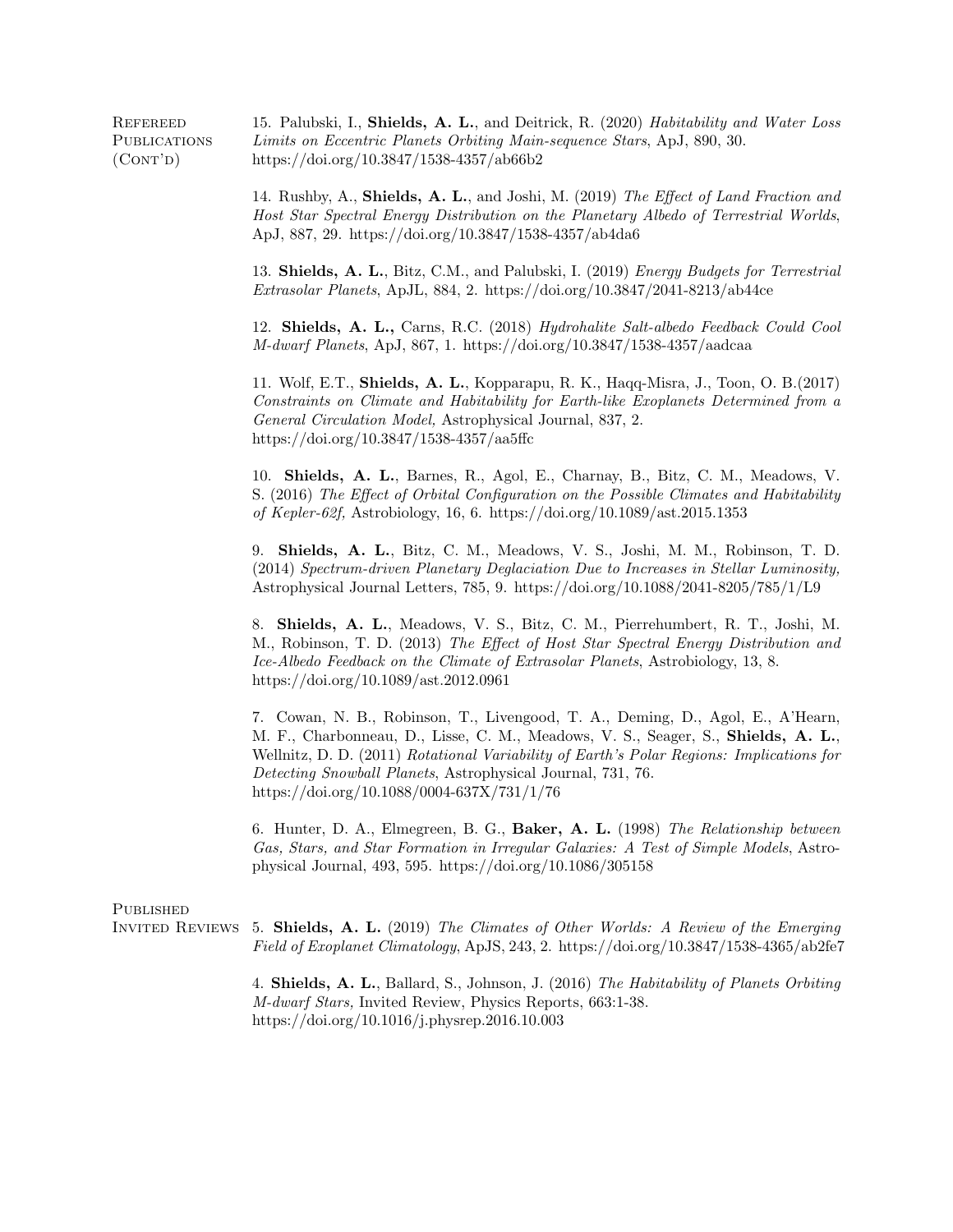| OTHER<br><b>PUBLICATIONS</b>    | 3. Shields, A. L. (2021) A Professor Describes How She Found Her Voice to Speak<br>Truth About Systemic Racism and Exclusion (Opinion),<br>Inside Higher Ed, March 5, 2021.                                                                                                                                                                                                                                                                                                                                                                                                                                                                                                                                    |
|---------------------------------|----------------------------------------------------------------------------------------------------------------------------------------------------------------------------------------------------------------------------------------------------------------------------------------------------------------------------------------------------------------------------------------------------------------------------------------------------------------------------------------------------------------------------------------------------------------------------------------------------------------------------------------------------------------------------------------------------------------|
|                                 | 2. Shields, A. L. (2021) Remaining Publicly Silent in the Face of Overtly Racist<br>and Exclusionary Attitudes has a Cost, Inside Higher Ed,<br>February 19, 2021.                                                                                                                                                                                                                                                                                                                                                                                                                                                                                                                                             |
|                                 | 1. Palubski, I. and Shields, A. L. (2019) Red-dwarf Habitability Recipe, August<br>issue of Sky and Telescope, Vol. 138, Issue 2, pg. 34-40.                                                                                                                                                                                                                                                                                                                                                                                                                                                                                                                                                                   |
| TEACHING &                      |                                                                                                                                                                                                                                                                                                                                                                                                                                                                                                                                                                                                                                                                                                                |
| <b>MENTORING</b>                | Physics 14: "Energy and the Environment", Spring 2022, UC Irvine<br>Physics 195: "Undergraduate Research", Spring 2021, Fall 2021, Winter 2022, Spring<br>2022, UC Irvine<br>Physics 250: "Communication Skills in Physics and Astronomy",<br>Winter 2021, Winter 2022, UC Irvine                                                                                                                                                                                                                                                                                                                                                                                                                              |
|                                 | Physics 241A: "Solar System and Extrasolar Planets", Fall 2020, UC Irvine                                                                                                                                                                                                                                                                                                                                                                                                                                                                                                                                                                                                                                      |
|                                 | Physics 299: "Read Special Topics", Spring 2020, UC Irvine                                                                                                                                                                                                                                                                                                                                                                                                                                                                                                                                                                                                                                                     |
|                                 | Physics 246: "Special Topics Communications Skills in the Physical Sciences",<br>Spring 2020, UC Irvine                                                                                                                                                                                                                                                                                                                                                                                                                                                                                                                                                                                                        |
|                                 | Physics 296: "Theoretical Research", Winter 2020, Spring 2020, Fall 2020, Winter 2021,<br>Spring 2021, Fall 2021, Winter 2022, Spring 2022, UC Irvine<br>Physics 2: "Introductory Math Methods for Physicists", Winter 2020, UC Irvine<br>Physics 246: "Planetary Climate and Habitability", Winter 2019, UC Irvine<br>Physics 20E: "Life in the Universe", Fall 2017, Fall 2018, Fall 2019, Fall 2021, UC Irvine<br>Benjamin Banneker Institute, Harvard-Smithsonian Center for Astrophysics, (2015–16)<br>ESS 495 NASA Space Grant Seminar: "Rocks-n-Stars", UW (2014)<br>Teaching Assistant, ASTR 101, 102, and 150 ("The Planets"), UW $(2010-2011)$<br>Science communication workshop, Caltech, UW (2007) |
| SERVICE &<br><b>MEMBERSHIPS</b> | Reviewer, Astrophysical Journal Letters<br>Member, Division for Planetary Sciences, American Astronomical Society,<br>American Geophysical Union                                                                                                                                                                                                                                                                                                                                                                                                                                                                                                                                                               |
| <b>INVITED TALKS</b>            | Plenary talk, AbSciCon22, May 19, 2022                                                                                                                                                                                                                                                                                                                                                                                                                                                                                                                                                                                                                                                                         |
|                                 | Colloquium and reflective workshop, <b>Bowdoin College</b> , Kibbe Endowed Lectureship,<br>February 24, $2022$                                                                                                                                                                                                                                                                                                                                                                                                                                                                                                                                                                                                 |
|                                 | Kibbe Science Lecture, Bowdoin College, February 23, 2022                                                                                                                                                                                                                                                                                                                                                                                                                                                                                                                                                                                                                                                      |
|                                 | Virtual Talk, NCAR, Annual CESM Workshop #26, Alternate Earths Sessions,                                                                                                                                                                                                                                                                                                                                                                                                                                                                                                                                                                                                                                       |
|                                 | June 17, 2021<br>Virtual Colloquium, Arizona State University, ASU School of Earth and Space Ex-                                                                                                                                                                                                                                                                                                                                                                                                                                                                                                                                                                                                               |
|                                 | ploration (SESE), December 2, 2020                                                                                                                                                                                                                                                                                                                                                                                                                                                                                                                                                                                                                                                                             |
|                                 | Virtual Colloquium, University of Washington, November 12, 2020                                                                                                                                                                                                                                                                                                                                                                                                                                                                                                                                                                                                                                                |
|                                 | Virtual Talk and Discussion, University of Chicago, University of Chicago Exoplanet<br>Group, September 28, 2020                                                                                                                                                                                                                                                                                                                                                                                                                                                                                                                                                                                               |
|                                 | Virtual Colloquium, Georgia Tech, September 21, 2020                                                                                                                                                                                                                                                                                                                                                                                                                                                                                                                                                                                                                                                           |
|                                 | Virtual Talk, THAI Workshop 2020, September 15, 2020                                                                                                                                                                                                                                                                                                                                                                                                                                                                                                                                                                                                                                                           |
|                                 | Virtual Talk, Kavli Institute for Theoretical Physics (KITP) Exostars Redux<br>Conference: "The Star-Planet Climate Connection: Energy Budgets for Terrestrial Ex-                                                                                                                                                                                                                                                                                                                                                                                                                                                                                                                                             |
|                                 | trasolar Planets", August 26, 2020<br>Keynote address, Conference for Undergraduate Women in Physics (CUWiP), UC                                                                                                                                                                                                                                                                                                                                                                                                                                                                                                                                                                                               |
|                                 | Irvine, January 19, 2020                                                                                                                                                                                                                                                                                                                                                                                                                                                                                                                                                                                                                                                                                       |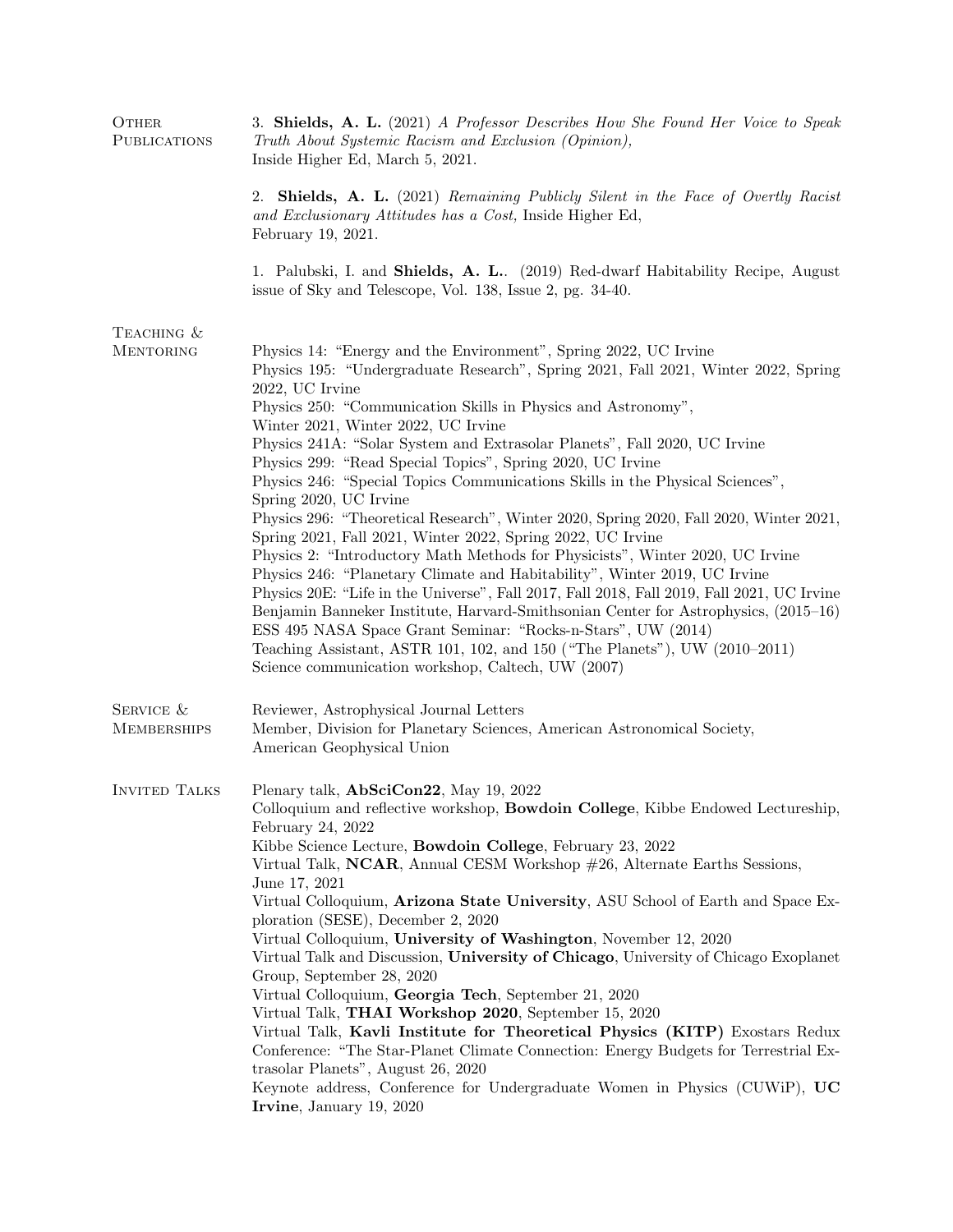| <b>INVITED TALKS</b> | Colloquium, UC Irvine, Irvine, CA, November 14, 2019                                   |
|----------------------|----------------------------------------------------------------------------------------|
| (CONT'D)             | Presentation, Sagan Exoplanet Summer Workshop, "Astrobiology for Astronomers",         |
|                      | Caltech, July 18, 2019                                                                 |
|                      | Presentation, Kavli Institute for Theoretical Physics (KITP) Conference:               |
|                      | "Planet-Star Connections in the Ear of TESS and Gaia", Santa Barbara, CA               |
|                      | May 24, 2019                                                                           |
|                      | Chalk Talk, Friends of the KITP, Kavli Institute for Theoretical Physics,              |
|                      | Santa Barbara, CA, May 15, 2019                                                        |
|                      | Plenary talk, American Astronomical Society, 233rd AAS Meeting, Seattle, WA            |
|                      | January 2019                                                                           |
|                      | Lecture, UC Irvine, School of Physical Sciences, Breakfast Lecture Series, May 8, 2018 |
|                      | Presentation, California Institute of Technology, ExSoCal2017, Pasadena, CA            |
|                      | September 18-19, 2017                                                                  |
|                      | Innovator lecture, Millersville University, Lancaster, PA. May 3, 2017                 |
|                      | Presentation, Breakthrough Discuss Conference, Stanford University,                    |
|                      | Palo Alto, CA, April 20-21, 2017                                                       |
|                      | Colloquium, UCLA, April 12, 2017                                                       |
|                      | Colloquium, Cal Poly Pomona, Pomona, CA, November 10, 2016                             |
|                      | Keynote address, Benjamin Banneker Institute, Harvard-Smithsonian                      |
|                      | Center for Astrophysics, Cambridge, MA, Aug. 11, 2016                                  |
|                      | Colloquium, Carnegie Observatories, Pasadena, CA, May 24, 2016                         |
|                      | Seminar, Center for Astrophysics and Space Sciences, UC San Diego, May 18, 2016        |
|                      | Public Lecture and Colloquia, Arizona State University, April 4-8, 2016                |
|                      | ITC Colloquium, Harvard-Smithsonian Center for Astrophysics,                           |
|                      | February 25, 2016                                                                      |
|                      | Seminar, Center for Astronomy and Astrophysics, Yale University, February 23, 2016     |
|                      | Seminar, Institute of Geophysics and Planetary Physics, UC Santa Cruz,                 |
|                      | November 20, 2015                                                                      |
|                      | Presentation, Kavli Frontiers of Science Symposium, Beckman Center                     |
|                      | of the National Academies, Irvine, CA, November 5, 2015                                |
|                      | Colloquium, University of Rochester, October 14, 2015                                  |
|                      | AST Colloquium, Rochester Institute of Technology, October 12, 2015                    |
|                      | Astrophysics Colloquium, UC Irvine, September 8, 2015                                  |
|                      | Diversity Speaker Series Seminar, NRAO (Socorro), July 6, 2015                         |
|                      | Colloquium, <b>NRAO</b> (Socorro), July 7, 2015                                        |
|                      | Planetary Sciences Seminar, Caltech, May 19, 2015                                      |
|                      | Keynote presentation, President's Postdoctoral Fellowship Program                      |
|                      | Spring Retreat, April 25, 2015                                                         |
|                      | TED talk, TED Conference, March 16, 2015                                               |
|                      | Astrophysics Colloquium, UC Irvine, February 24, 2015                                  |
|                      | Seminar, Institute for Planets and Exoplanets, UCLA, February 20, 2015                 |
|                      | Bromery Lecture, Johns Hopkins University, November 6, 2014                            |
|                      | Colloquium, University of East Anglia (United Kingdom), February 7, 2014               |
|                      | Engage: The Science Speaker Seminar, University of Washington, (2013–2014)             |
|                      | Solar, Stellar, and Planetary Sciences seminar, Harvard-Smithsonian Center             |
|                      | for Astrophysics, November 20, 2013                                                    |
|                      | Planetary Science seminar, Jet Propulsion Laboratory, November 11, 2013                |
|                      | American Association of Physics Teachers Summer Meeting,                               |
|                      | Portland, OR, July 15, 2013                                                            |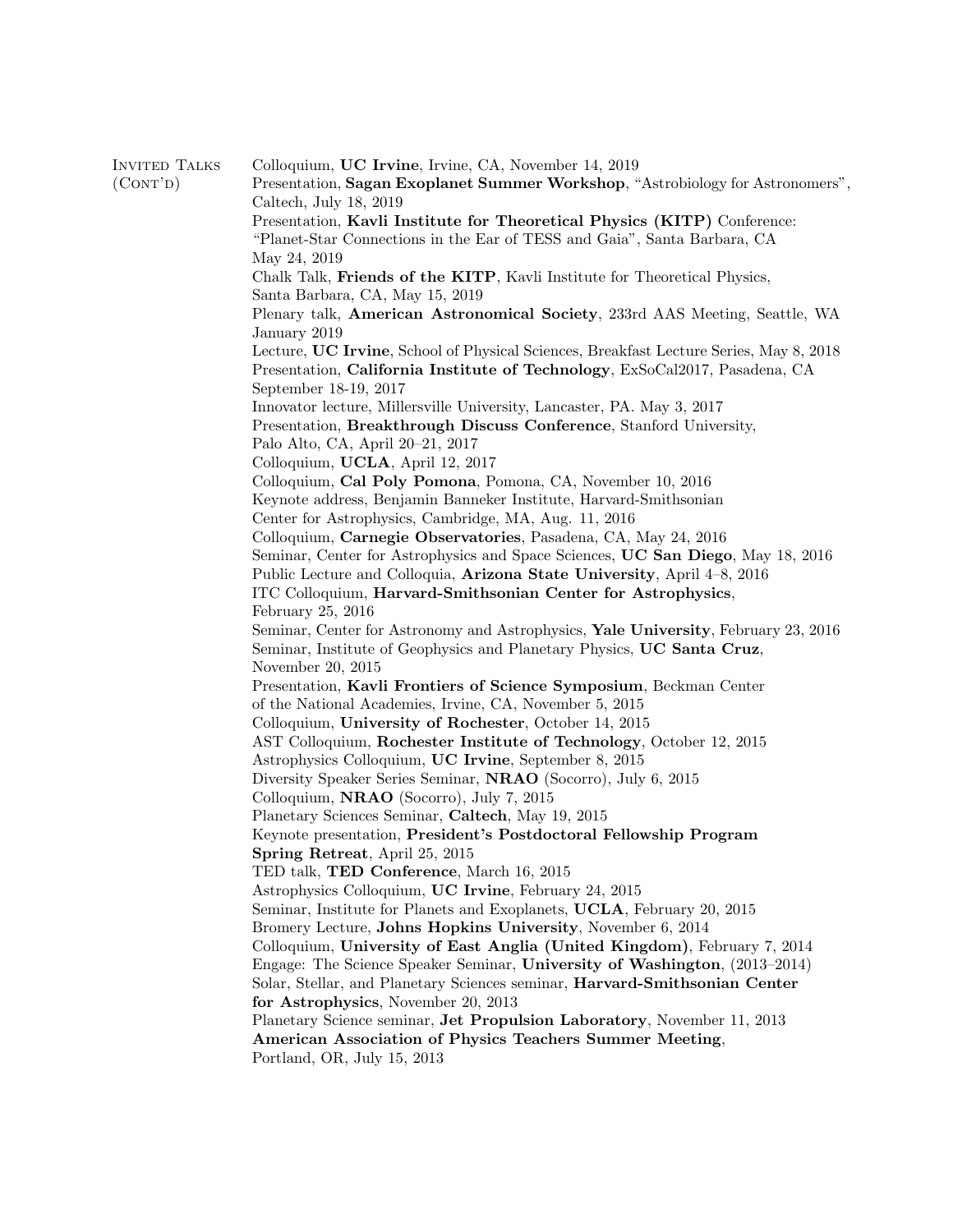| CONTRIBUTED<br>TALKS                          | Hydrohalite Salt-albedo Feedback Could Cool M-dwarf Planets, American Astronomical<br>Society, AAS Meeting, January 7, 2019                                                                                                                                                                  |
|-----------------------------------------------|----------------------------------------------------------------------------------------------------------------------------------------------------------------------------------------------------------------------------------------------------------------------------------------------|
|                                               | Reaching Middle School Girls From Groups Underrepresented in the Sciences With an<br>Innovative Approach to Astronomy and Astrobiology Teaching<br>Astrobiology Science Conference, Chicago, IL, June 16, 2015                                                                               |
|                                               | The Effect of Orbital Configuration on the Possible Climates and Habitability of<br>Kepler-62f<br>Astrobiology Science Conference, Chicago, IL, June 15, 2015                                                                                                                                |
|                                               | The Effect of Star-Planet Interactions on Planetary Climate<br>American Astronomical Society Meeting #225, #306.02D, Seattle, WA, January, 2015                                                                                                                                              |
|                                               | Climate Hysteresis for Planets Orbiting Stars of Different Spectral Type<br>Division for Planetary Sciences Meeting $\#45$ , $\#103.04$ , Denver, CO, October 2013                                                                                                                           |
|                                               | The Effect of Host Star Spectral Energy Distribution and Ice-Albedo Feedback on the<br>Climate of Extrasolar Planets<br>American Astronomical Society Meeting #221, #333.07, Long Beach, CA, January 2013                                                                                    |
| CONTRIBUTED<br><b>POSTER</b><br>PRESENTATIONS | Duong, N. and Shields, A.L. The Effect of Cryoconite on the Deglaciation Thresholds<br>of Snowball Planets, Habitable Worlds workshop, February 2021.                                                                                                                                        |
|                                               | Venkatesan, V. and Shields, A. L. The Radiative Effects of Carbon dioxide Ice on the<br>Climate Stability of Extrasolar Planets, American Astronomical Society, AAS Meeting,<br>$\#235$ , id.375.01, January 2020.                                                                           |
|                                               | Palubski, I., Shields, A. L., and Deitrick, R. Eccentricity Thresholds for Planetary<br>Deglaciation at Varying Obliquity, KITP Conference: "Planet-Star Connections in the<br>Era of TESS and Gaia", May 2019.                                                                              |
|                                               | Rushby, A., Shields, A. L., and Joshi, M. The Effect of Land Coverage and Host<br>Star Spectral Energy Distribution on the Planetary Albedo of Terrestrial Worlds, KITP<br>Conference: "Planet-Star Connections in the Era of TESS and Gaia", May 2019.                                      |
|                                               | Palubski, I. and Shields, A. L. Eccentricity Thresholds for Planetary Deglaciation<br>at Varying Obliquity, American Astronomical Society, AAS Meeting #233, id.247.24,<br>January 2019                                                                                                      |
|                                               | <b>Shields, A. L.</b> , Barnes, R., Agol, E., Charnay, B., Bitz, C. M., Meadows, V. S. The<br>Effect of Orbital Configuration on the Possible Climates and Habitability of Kepler-62f,<br>Exoclimes, Squamish, BC, August 2016                                                               |
|                                               | Shields, A. L., Bitz, C. M., Meadows, V. S., Joshi, M. M., Robinson, T. D. Spectrum-<br>driven Planetary Deglaciation Due to Increases in Stellar Luminosity, Exoclimes III,<br>Davos, Switzerland, February 2014                                                                            |
|                                               | <b>Shields, A. L.</b> , Meadows, V., Bitz, C., Pierrehumbert, R., Joshi, M., Robinson, T. The<br>Effect of Host Star Spectral Energy Distribution and Ice-Albedo Feedback on the Climate<br>of Extrasolar Planets, American Astronomical Society Meeting $\#221, \#103.04$ , January<br>2013 |
|                                               |                                                                                                                                                                                                                                                                                              |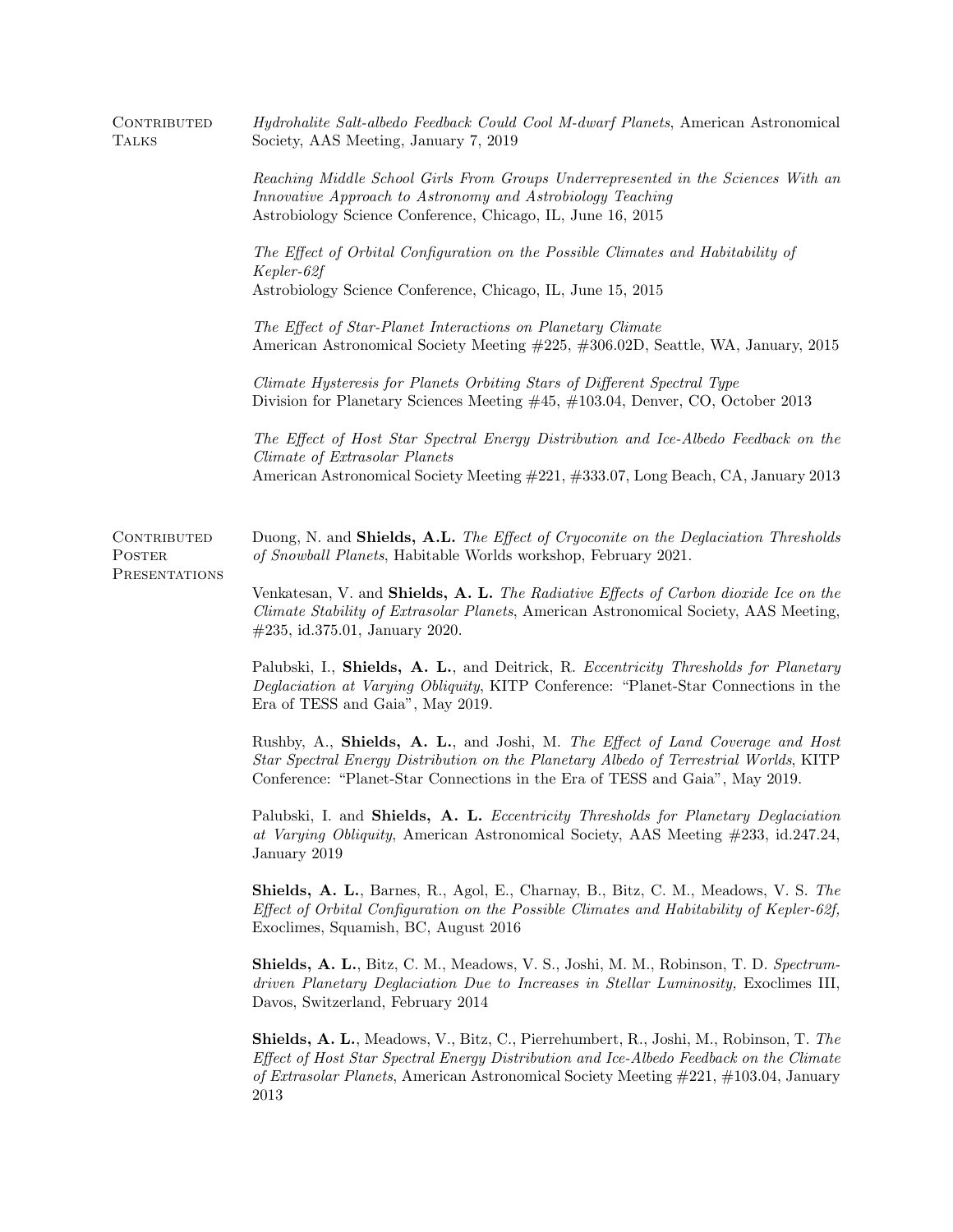**POSTER PRESENTATIONS**  $(CONT'D)$ 

Contributed Shields, A. L., Meadows, V. S., Bitz, C. M., Pierrehumbert, R. T., Joshi, M. M., Robinson, T. D. The Effect of Host Star Spectral Energy Distribution on Ice Line Latitude in Terrestrial Exoplanetary Systems, Astrobiology Science Conference, Atlanta, GA, April 2012

> Shields, A. L., Abbey, W., Vance, S. The Effect of Temperature on Fatty Acid Vesicle Formation in Simulated Deep-ocean Conditions, American Geophysical Union, #P21B-1662, San Francisco, CA, December 2011

> Shields, A. L.., Meadows, V. S., Robinson, T., Crisp, D., Deming, D., A'Hearn, M. F., Charbonneau, D., Livengood, T. A., Seager, S., Barry, R. K., Hearty, T., Hewagama, T., Lisse, C. M., McFadden, L., Wellnitz, D. D., EPOXI Earthling Team. Earth as an Extrasolar Planet: Comparing Polar and Equatorial Views of Modern Day and Snowball Earth American Astronomical Society Meeting #217, #349.04, January 2011

> Scire, E., Chan, B. H. P., Silbermann, N., Shields, A. L. The Spitzer Bibliography Database: bibliographic statistics, Proceedings of the SPIE, 7737, July 2010

> Shields, A. L.., Meadows, V. S., Robinson, T. D., Deming, L. D., A'Hearn, M. F., Charbonneau, D., Hewagama, T., Lisse, C., Livengood, T., McFadden, L., Seager, S., Welnitz, D. D., EPOXI Earthling Team. Earth as an Extrasolar Planet: Comparing Polar and Equatorial Views Astrobiology Science Conference, LPI Contribution No. 1538, April 2010

> Shields, A. L.., Nolan, M. C. Impact Simulations into Ice on Europa American Astronomical Society Meeting #189, #19.01, January 1996

| EDUCATION $&$<br>PUBLIC<br>OUTREACH | Founder & Director, Rising Stargirls, 2014–Present (www.risingstargirls.org)<br>PBS NOVA Video on my non-traditional career path, September 8, 2018<br>PBS NOVA episode <i>Treasures of the Earth: Metals</i> , November 9, 2016<br>Volunteer, UC Irvine Solar Eclipse Viewing Party, August 21, 2017<br>Informal talk, "STEM Sisters" program, School District of Lancaster,<br>Lancaster, PA, May 3, 2017.<br>"How we'll find life on other planets", TED (2015), over 1.7 million views on TED.com<br>"Should we be looking for life elsewhere in the universe?", TED-Ed (2016)<br>"The Universe and Me" workshop for middle-school girls at YWCA Pasadena-Foothill<br>Valley, Pasadena, CA, Sept. 20-Oct 27, 2016<br>Astronomy/Astrobiology week-long workshop in Science Club for Girls program<br>"Young Leaders in STEM", Cambridge, MA, July 21-24 2015<br>"The Climates of Other Worlds: Search for the Next Habitable Planet", UCI Physical |
|-------------------------------------|-------------------------------------------------------------------------------------------------------------------------------------------------------------------------------------------------------------------------------------------------------------------------------------------------------------------------------------------------------------------------------------------------------------------------------------------------------------------------------------------------------------------------------------------------------------------------------------------------------------------------------------------------------------------------------------------------------------------------------------------------------------------------------------------------------------------------------------------------------------------------------------------------------------------------------------------------------|
|                                     | Sciences Breakfast Lecture, May 8, 2018<br>"Universe: More Than Meets the Eye" workshop for middle-school girls at Irving<br>STEAM Magnet Middle School, Eagle Rock, CA, Feb. 25-Mar 9, 2015<br>E/PO event for middle-/high-school students, Winter Meeting, American Astronomical<br>Society, Seattle, WA (2015)<br>UCLA Astronomy Live! Exploring Your Universe (2014)<br>Panorama Retirement Center, Lacey, WA, June 6, 2014<br>Pacific Science Center/KCTS 9 Science Café, "Searching for Life Around Red Dwarf<br>Stars" $(2014)$<br><i>Women Fly!</i> , Museum of Flight (2014)                                                                                                                                                                                                                                                                                                                                                                 |
|                                     | Boston Children's Museum traveling exhibit "My Sky" (2014)<br>Astronomy Panel, <i>GeekGirlCon</i> , Seattle, WA (2014)                                                                                                                                                                                                                                                                                                                                                                                                                                                                                                                                                                                                                                                                                                                                                                                                                                |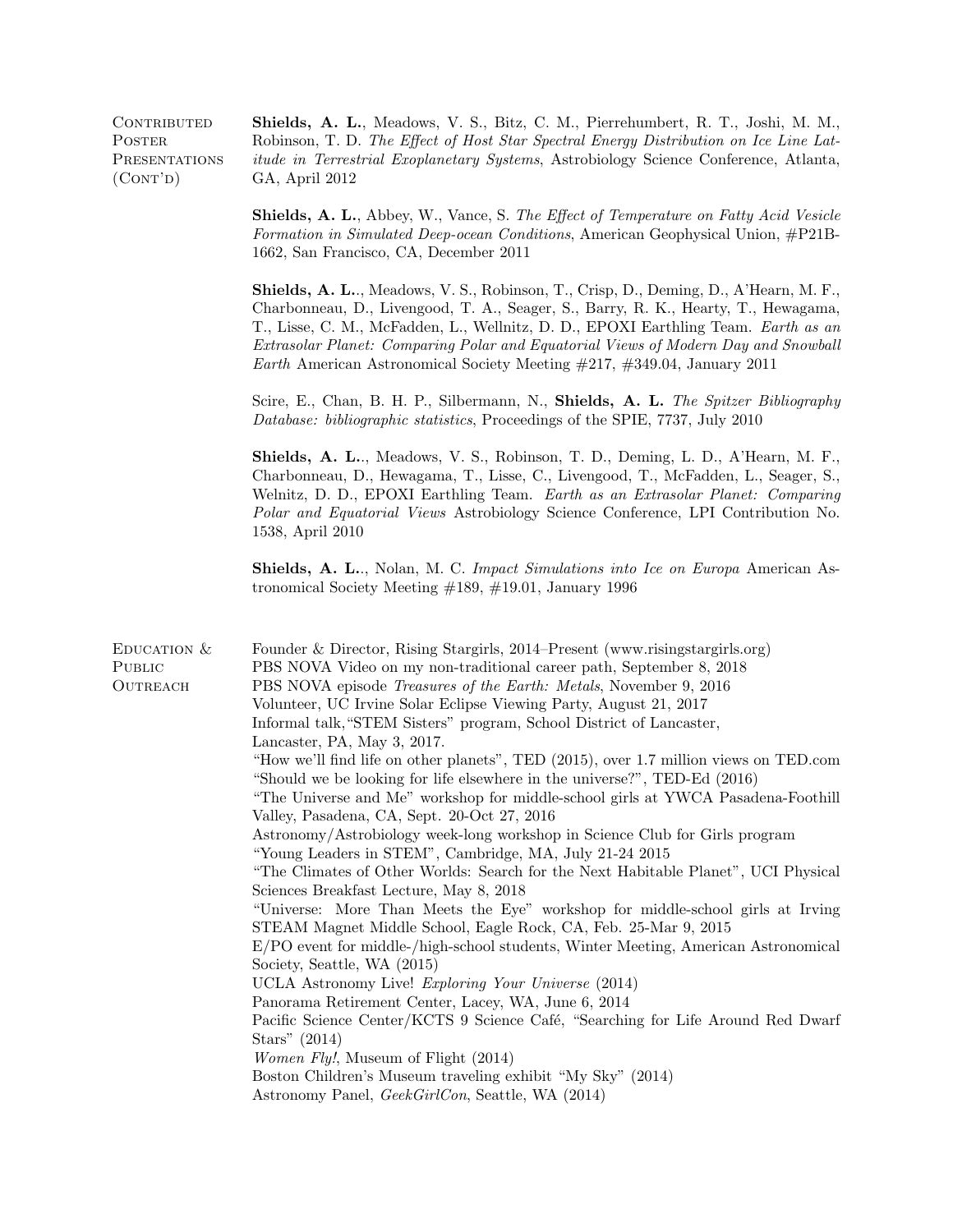| EDUCATION $&$<br>PUBLIC<br><b>OUTREACH</b><br>(CONT'D) | Astronomy and Astrobiology daylong workshop for girls in YWCA program "Girls With-<br>out Limits" in Olympia, WA (2013)<br>Lakewood High School, "Ice and Climate on Extrasolar Planets", Seattle, WA (2013)<br>Burlington-Edison High school job shadow program (2013)<br>Registered role model, Fab Fems (www.fabfems.org) (2013-Present)<br>Making Connections Program, University of Washington, April 6, 2013<br>American Astronomical Society Astronomy Ambassadors Program (2012-Present)<br>Planetarium Lecturer, UW (2011-2014) |
|--------------------------------------------------------|------------------------------------------------------------------------------------------------------------------------------------------------------------------------------------------------------------------------------------------------------------------------------------------------------------------------------------------------------------------------------------------------------------------------------------------------------------------------------------------------------------------------------------------|
| <b>SELECTED PRESS</b><br><b>COVERAGE</b>               | Featured Astronomer in Astrophysics Variety Hour Video produced by NASA's Uni-<br>verse of Learning, March 29, 2022                                                                                                                                                                                                                                                                                                                                                                                                                      |
|                                                        | "UCI's Rising Stargirls Program Dawns Again this Summer", UCI Physical Sciences<br>Communications, January 19, 2022                                                                                                                                                                                                                                                                                                                                                                                                                      |
|                                                        | StarTalk with Neil deGrasse Tyson Season 12, Episode 22: "Cosmic Queries – Exo-<br>planetary Exploration with Dr. Aomawa Shields", August 31, 2021                                                                                                                                                                                                                                                                                                                                                                                       |
|                                                        | "Black Futures Campaign", University of California, Office of the President,<br>January 29, 2021                                                                                                                                                                                                                                                                                                                                                                                                                                         |
|                                                        | "The Limit Does Not Exist" Podcast episode 111: "Star Power", October 30, 2020                                                                                                                                                                                                                                                                                                                                                                                                                                                           |
|                                                        | Adler Planetarium Online Exhibit "Life on Other Worlds", October 16, 2020                                                                                                                                                                                                                                                                                                                                                                                                                                                                |
|                                                        | Science Channel show <i>How the Universe Works</i> Episodes "Aliens of the Microcosmos",<br>"Curse of the White Dwarf", and "Mystery of Alien Worlds", August 5, 2020                                                                                                                                                                                                                                                                                                                                                                    |
|                                                        | Tonya Bolden's book "Changing the Equation: 50+ US Black Women in STEM",<br>March 16, 2020                                                                                                                                                                                                                                                                                                                                                                                                                                               |
|                                                        | "How the coolest, smallest stars could help us discover new exoplanets"<br>New Scientist, August 7, 2019                                                                                                                                                                                                                                                                                                                                                                                                                                 |
|                                                        | "Oceans, Beaches, Cosmic Shorelines: Our changing views of habitable planets"<br>NASA Exoplanet Exploration Program feature, June 18, 2019                                                                                                                                                                                                                                                                                                                                                                                               |
|                                                        | "The Apollo 11 Moon Landing Anniversary is a Reminder of the Importance<br>of Women in STEM", Teen Vogue Magazine, June 5, 2019                                                                                                                                                                                                                                                                                                                                                                                                          |
|                                                        | "Modeling the Climates of Worlds Beyond Earth", Earth and Space Science News,<br>January 14, 2019                                                                                                                                                                                                                                                                                                                                                                                                                                        |
|                                                        | PBS NOVA Video on my non-traditional career path, September 8, 2018                                                                                                                                                                                                                                                                                                                                                                                                                                                                      |
|                                                        | "Three UCI School of Physical Sciences Faculty Earn Prestigious NSF Early Career<br>Awards" UCI School of Physical Sciences Communications, June 18, 2018                                                                                                                                                                                                                                                                                                                                                                                |
|                                                        | "UCI Astronomer Wins NASA Habitable Worlds Grant to Study Surface<br>Reflectivity of Exoplanets?", UCI News, October 23, 2017                                                                                                                                                                                                                                                                                                                                                                                                            |
|                                                        |                                                                                                                                                                                                                                                                                                                                                                                                                                                                                                                                          |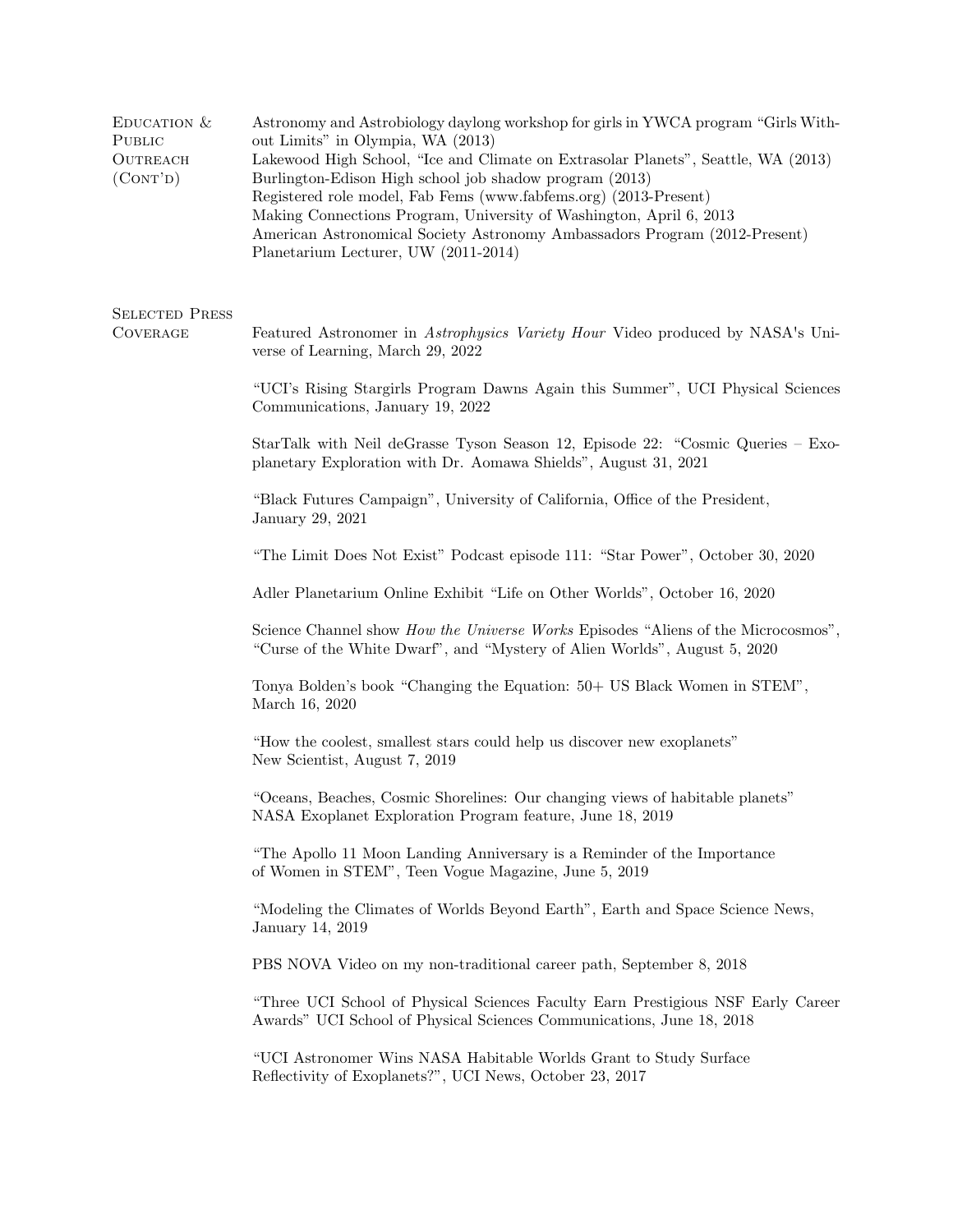| <b>SELECTED PRESS</b><br><b>COVERAGE</b><br>(CONT'D) | "What Do You Have to Do to Get a Water Covered Planet Around Here?"<br>Astrobites, June 1, 2017                                                      |
|------------------------------------------------------|------------------------------------------------------------------------------------------------------------------------------------------------------|
|                                                      | "Astrobiology's Rising Star", UC News, February 7, 2017                                                                                              |
|                                                      | Guest Scientist, PBS NOVA episode Treasures of the Earth: Metals, November 9, 2016                                                                   |
|                                                      | "Faculty Highlight: Aomawa Shields", Astronomy in Color, September 29, 2016                                                                          |
|                                                      | "A Planet 1,200 Light-Years Away is a Good Prospect for a Habitable World"<br>UCLA Newsroom, May 26, 2016                                            |
|                                                      | "Why I Changed My Life: Acting, Astronomy, and a One-of-a-Kind Career"<br>Glamour, May 10, 2016                                                      |
|                                                      | "The Origins Project Announces Recipient of \$10,000 Postdoctoral Lectureship Award"<br>The Origins Project, February 24, 2016                       |
|                                                      | "Aomawa Shields: Life in Unlikely Places", Ozy.com, February 11, 2016                                                                                |
|                                                      | "Astronomer, actor, role model: TED Fellow Aomawa Shields looks for life<br>on other planets", TED Blog, July 10, 2015                               |
|                                                      | "NSF Fellow Pairs Art, Astronomy to Hook Girls on Science"<br>Education Week, March 18, 2015                                                         |
|                                                      | "Rising Stargirls: Girls of All Colors Learning, Discovering, and Exploring"<br>Women in Astronomy blog/The Planetary Society blog, February 4, 2015 |
|                                                      | "The Best Bet for Alien Life May Be in Planetary Systems Very Different From Ours"<br>Wired Magazine, January 16, 2015                               |
|                                                      | "Meet the 2015 class of TED Fellows and Senior Fellows"<br>TED.com, December 17, 2014                                                                |
|                                                      | "A Warmer Planetary Haven Around Cool Stars, as Ice Warms Rather Than Cools"<br>University of Washington News Release, July 18, 2013                 |
|                                                      | Guest Scientist, Sci-Trek: Volcanoes, The Discovery Channel (2009)                                                                                   |
|                                                      | Guest Scientist, Universe, The History Channel (2007)                                                                                                |
|                                                      | TV Host and Field Reporter, Wired Science, PBS (2007)                                                                                                |
|                                                      |                                                                                                                                                      |
|                                                      |                                                                                                                                                      |
|                                                      |                                                                                                                                                      |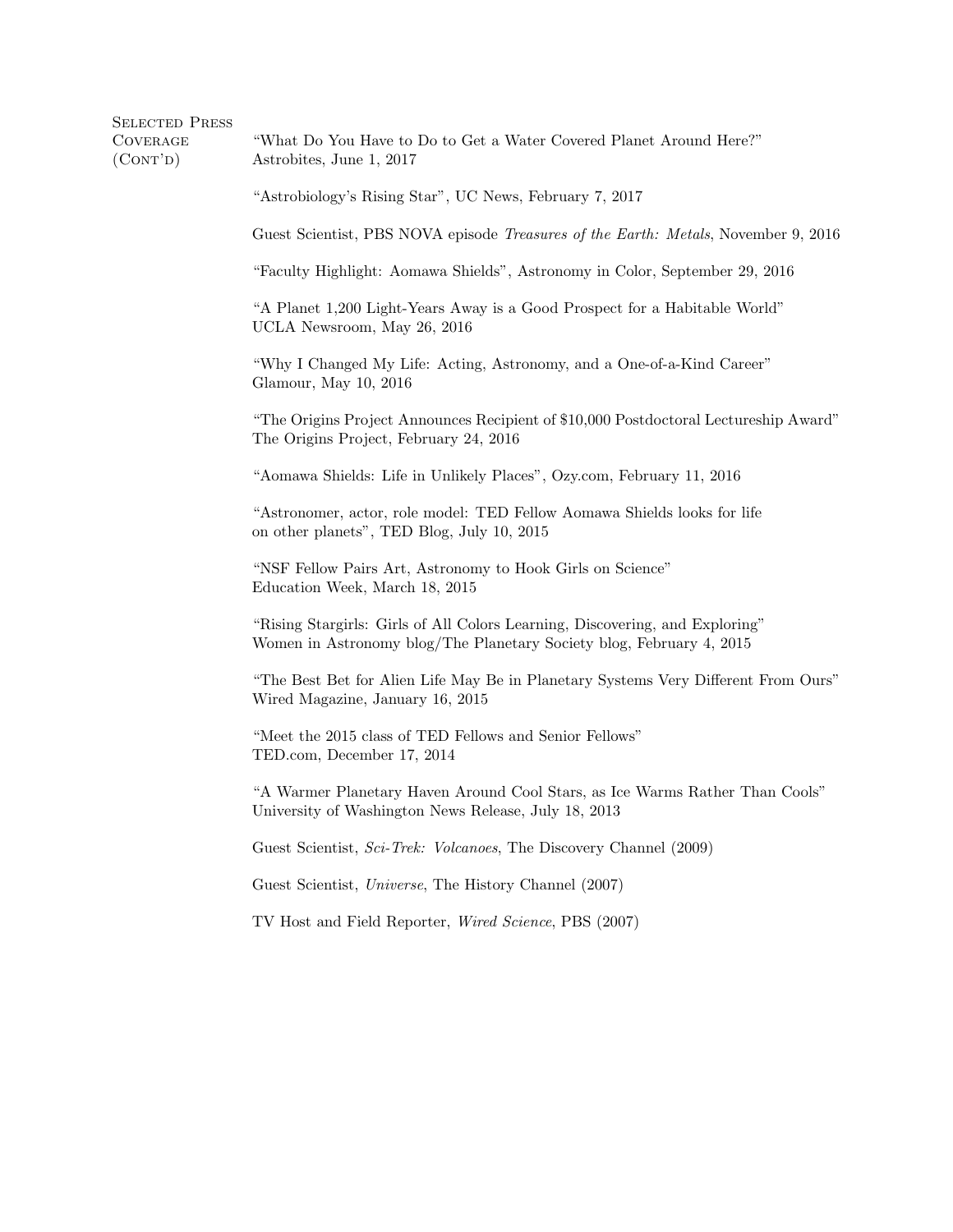## Aomawa L. Shields: Publications

| <b>REFEREED</b><br><b>PUBLICATIONS</b>     | 16. Rushby, A., Shields, A. L., Wolf, E. T., Lague, M., Burgasser, A (2020). The<br>Effect of Land Albedo on the Climate of Land-dominated Planets in the TRAPPIST-1<br><i>System, ApJ, 904, 124.</i><br>https://doi.org/10.3847/1538-4357/abbe04                                                                                                                             |
|--------------------------------------------|-------------------------------------------------------------------------------------------------------------------------------------------------------------------------------------------------------------------------------------------------------------------------------------------------------------------------------------------------------------------------------|
|                                            | 15. Palubski, I., Shields, A. L., and Deitrick, R. (2020) Habitability and Water Loss<br>Limits on Eccentric Planets Orbiting Main-sequence Stars, ApJ, 890, 30.<br>https://doi.org/10.3847/1538-4357/ab66b2                                                                                                                                                                  |
|                                            | 14. Rushby, A., Shields, A. L., and Joshi, M. (2019) The Effect of Land Fraction and<br>Host Star Spectral Energy Distribution on the Planetary Albedo of Terrestrial Worlds,<br>ApJ, 887, 29. https://doi.org/10.3847/1538-4357/ab4da6                                                                                                                                       |
|                                            | 13. Shields, A. L., Bitz, C.M. and Palubski, I. (2019) <i>Energy Budgets for Terres</i> -<br>trial Extrasolar Planets, ApJL, 884, 2. https://doi.org/10.3847/2041-8213/ab44ce                                                                                                                                                                                                 |
|                                            | 12. Shields, A.L., Carns, R.C. (2018) Hydrohalite Salt-albedo Feedback Could Cool<br>$M$ -dwarf Planets, ApJ, 867, 1. https://doi.org/10.3847/1538-4357/aadcaa                                                                                                                                                                                                                |
|                                            | 11. Wolf, E.T., Shields, A. L., Kopparapu, R. K., Haqq-Misra, J., Toon, O. B.(2017)<br>Constraints on Climate and Habitability for Earth-like Exoplanets Determined from a<br>General Circulation Model, Astrophysical Journal, 837, 2.<br>https://doi.org/10.3847/1538-4357/aa5ffc                                                                                           |
|                                            | 10. Shields, A. L., Barnes, R., Agol, E., Charnay, B., Bitz, C. M., Meadows, V.<br>S. (2016) The Effect of Orbital Configuration on the Possible Climates and Habitability<br>of Kepler-62f, Astrobiology, 16, 6. https://doi.org/10.1089/ast.2015.1353                                                                                                                       |
|                                            | 9. Shields, A. L., Bitz, C. M., Meadows, V. S., Joshi, M. M., Robinson, T. D.<br>(2014) Spectrum-driven Planetary Deglaciation Due to Increases in Stellar Luminosity,<br>Astrophysical Journal Letters, 785, 9. https://doi.org/10.1088/2041-8205/785/1/L9                                                                                                                   |
|                                            | 8. Shields, A. L., Meadows, V. S., Bitz, C. M., Pierrehumbert, R. T., Joshi, M.<br>M., Robinson, T. D. (2013) The Effect of Host Star Spectral Energy Distribution and<br>Ice-Albedo Feedback on the Climate of Extrasolar Planets, Astrobiology, 13, 8.<br>https://doi.org/10.1089/ast.2012.0961                                                                             |
|                                            | 7. Cowan, N. B., Robinson, T., Livengood, T. A., Deming, D., Agol, E., A'Hearn,<br>M. F., Charbonneau, D., Lisse, C. M., Meadows, V. S., Seager, S., Shields, A. L.,<br>Wellnitz, D. D. (2011) Rotational Variability of Earth's Polar Regions: Implications for<br>Detecting Snowball Planets, Astrophysical Journal, 731, 76.<br>https://doi.org/10.1088/0004-637X/731/1/76 |
|                                            | 6. Hunter, D. A., Elmegreen, B. G., Baker, A. L. (1998) The Relationship between<br>Gas, Stars, and Star Formation in Irregular Galaxies: A Test of Simple Models, Astro-<br>physical Journal, 493, 595. https://doi.org/10.1086/305158                                                                                                                                       |
| <b>PUBLISHED</b><br><b>INVITED REVIEWS</b> | 5. Shields, A. L. (2019) The Climates of Other Worlds: A Review of the Emerging<br>Field of Exoplanet Climatology, ApJS, 243, 2. https://doi.org/10.3847/1538-4365/ab2fe7                                                                                                                                                                                                     |